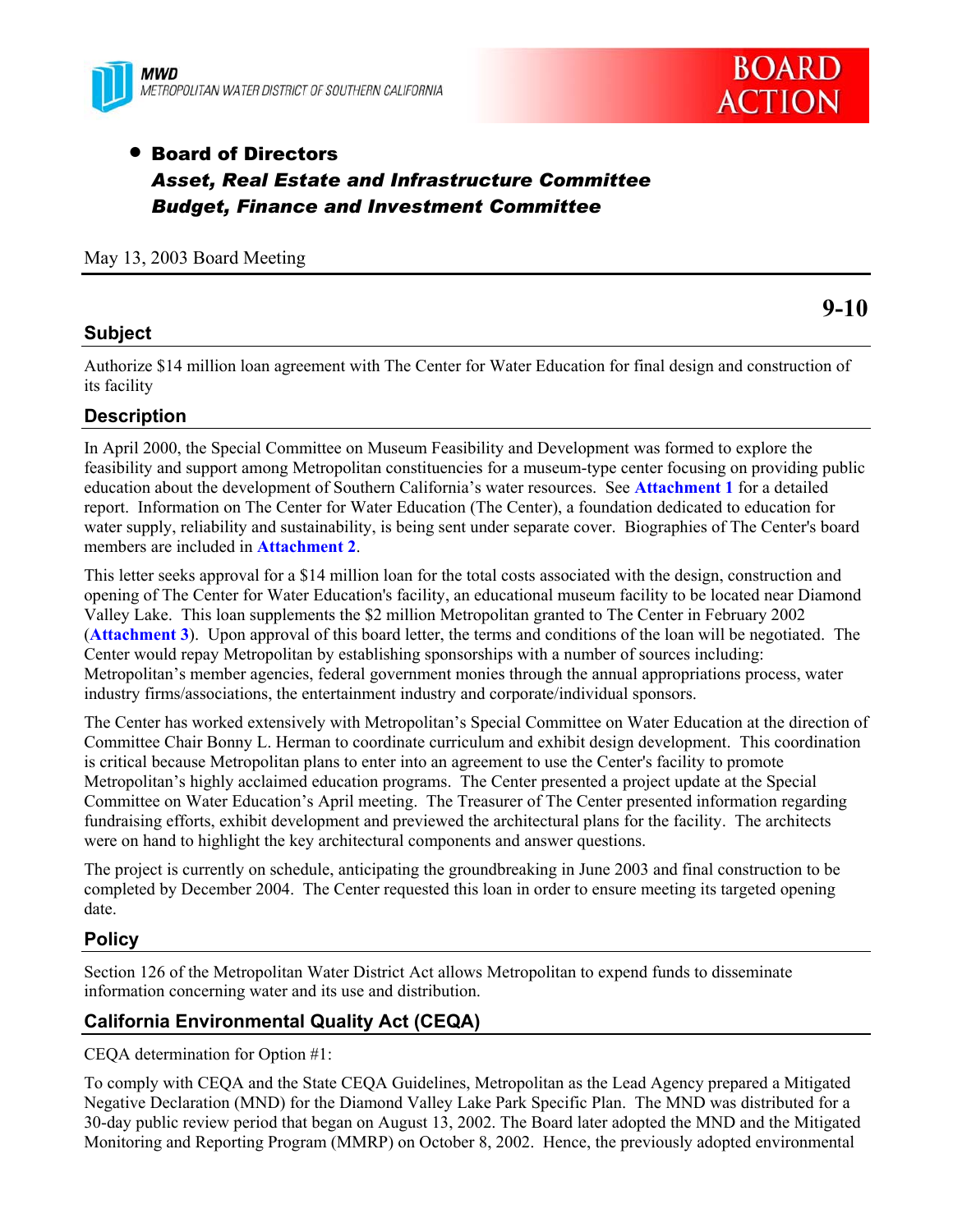documentation in conjunction with the current proposed action fully complies with CEQA and the State CEQA Guidelines. As such, no further environmental documentation is necessary for the Board to act on with respect to the proposed action.

The CEQA determination is: Determine that the proposed action has been previously addressed in the 2002 adopted MND and its MMRP and that no further environmental analysis or documentation is required.

CEQA determination for Option #2:

None required

#### **Board Options/Fiscal Impacts**

#### **Option #1**

Adopt the CEQA determination and

- a. Find that the design and construction of The Center will benefit Metropolitan by providing a forum for Metropolitan's education programs and community outreach;
- b. Authorize the Chief Executive Officer to enter into a loan agreement for \$14 million with The Center for Water Education and disburse the funds according to the loan agreement terms; and
- c. Increase funding for The Center for Water Education Program by \$14 million from \$2 million to \$16 million.

**Fiscal Impact:** The funding for The Center for Water Education Program would be increased by \$14 million through an unbudgeted General Fund appropriation with funds provided by the Revenue Remainder Fund. Upon approval of this board letter, the terms and conditions of the loan will be negotiated.

**Option #2** 

Do not approve the loan. **Fiscal Impact:** None

#### **Staff Recommendation**

Option #1

5/1/2003 *Gilbert F. Ivey Date*

*Executive Vice President* 

5/1/2003

*Ronald R. Gastelum Chief Executive Officer* 

*Date*

**Attachment 1 – Detailed Report** 

**Attachment 2 – The Center for Water Education's board of directors** 

**Attachment 3 – Financial Statement for The Center for Water Education Program**  BLA #2224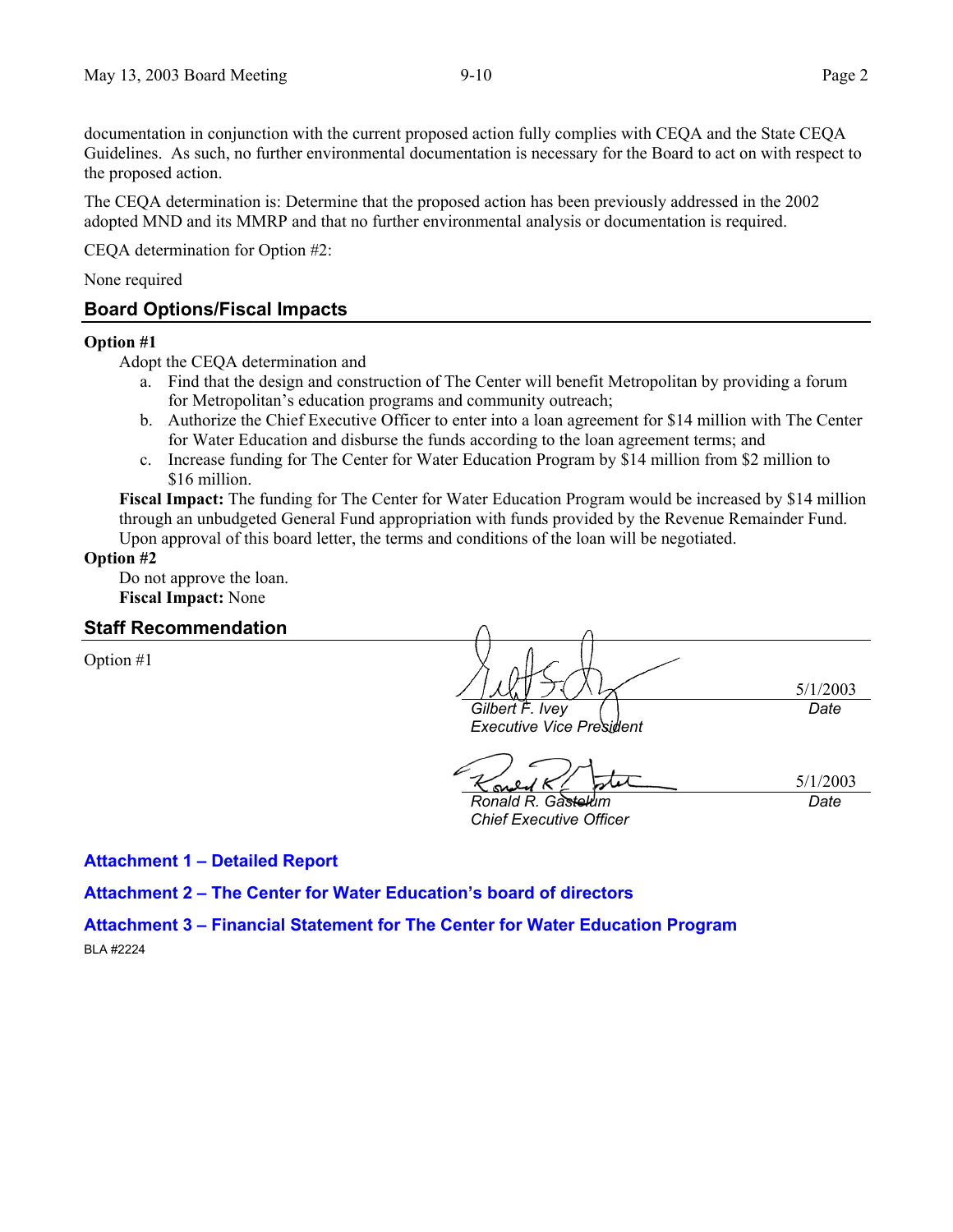#### **Detailed Report**

In April 2000, the Special Committee on Museum Feasibility and Development was formed to explore the feasibility and support among Metropolitan constituencies for a museum-type center focusing on providing public education about the development of Southern California's water resources.

In June 2001, Metropolitan's Board of Directors approved the Museum Committee's recommendation that the center's total cost not exceed \$16 million, and appropriated the initial \$2 million required for pre-development activities related to the center. Further, the Board approved the scope and guidelines for development of the center. Under these guidelines, funding for the center was identified to be future revenues generated from the Diamond Valley Lake recreation components and matching grants.

In October 2001, Metropolitan's Board created a foundation called The Center for Water Education (The Center), an independent non-profit entity, to support and facilitate fund-raising and other functions for The Center. The Center's board of directors currently includes ten leaders with diverse experience including civic leadership, development, education, industry, commercial development, and real estate management. See Attachment 2 for biographies of the directors. With the creation of The Center, Metropolitan's Board also approved the execution of a grant agreement, which allowed for the transfer of funds from Metropolitan as an initial appropriation in an amount not to exceed \$2 million.

Since that time, predevelopment activities including programming design, project planning, preparation of environmental documentation, entitlements, applications, infrastructure and facility design have progressed. A construction contract was awarded in March 2003 to perform the rough grading of the museum site and to remove and compact unsuitable materials. See Attachment 3 for the financial statement for The Center for Water Education Program.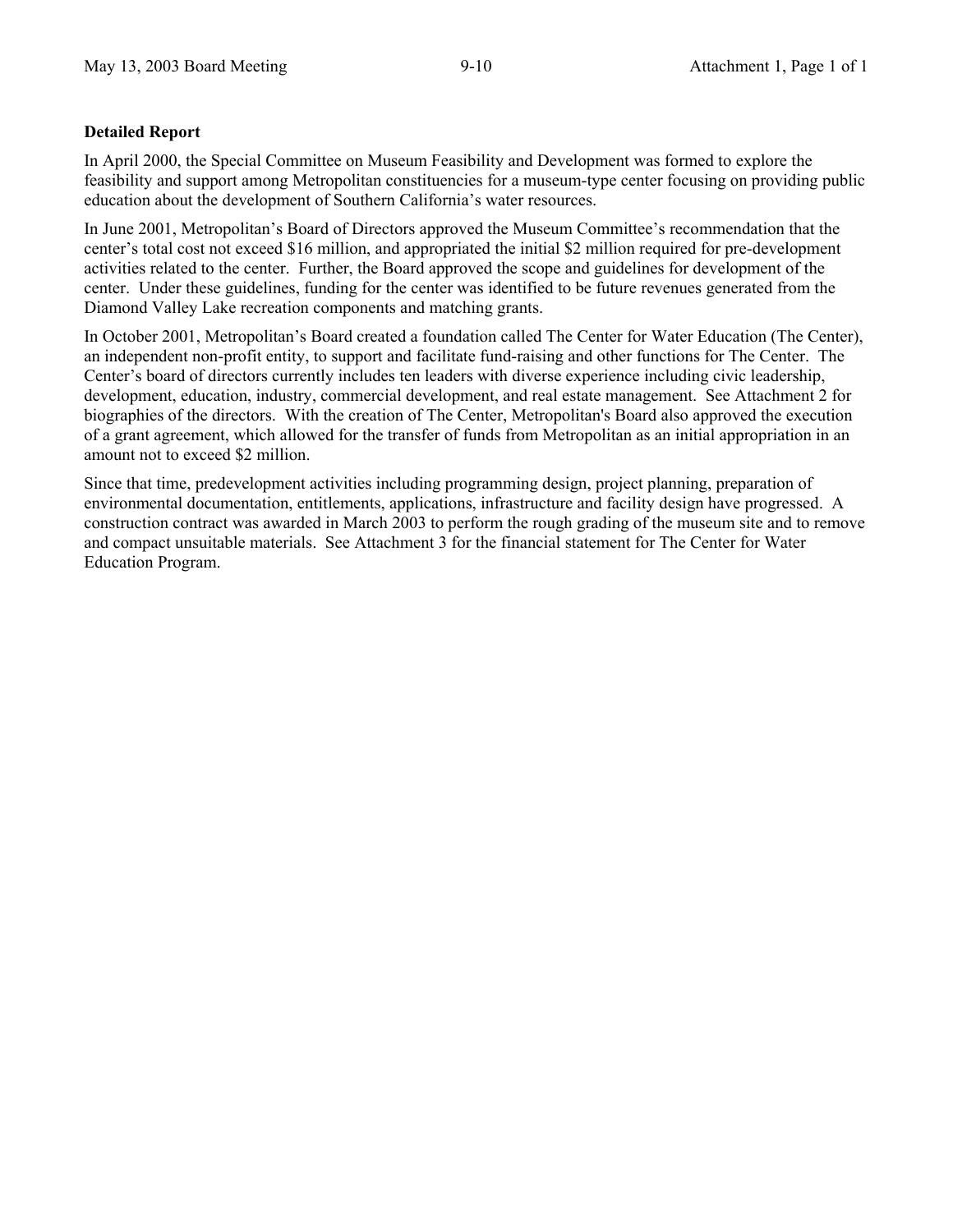

### **Board of Directors**

The board members comprise a wide range of personal and professional interests, but they share an unsurpassed passion for water and its history. The board is deeply committed to implementing The Center for Water Education's vision and goals and to offering people of all ages and backgrounds the discovery of their water heritage as well as enriching lives by sharing innovative science and research.

### **Phillip J. Pace**, Chairman

Pace is president of Pace Land & Development and currently Chairman of the Board of the Metropolitan Water District and director representing Central Basin Municipal Water District. Previously, he served three terms as Montebello city treasurer and was the city's civil service commissioner from 1966 to 1970. He was a board member of Merci, a local program for mentally disadvantage adults and children. Additionally, Pace is a member of the board of directors of Golden Security Bank, served as a member of the board for Commerce National Bank, the Montebello Chamber of Commerce and the Montebello Family YMCA's board of trustees.

#### **E. Thornton Ibbetson**, Vice Chairman

Ibbetson is president and director of the Union Development Company, Inc., Union Development Financial, Inc., and Union Development Company of Hawaii, Inc. He is also partner in Ibbetson-Marsh Realtors. Ibbetson was formerly chairman of the Metropolitan Water District's board and director representing the Central Basin Municipal Water District. He is a member of the advisory board of the California Water Resources Association and chairman of the Bellflower water development committee.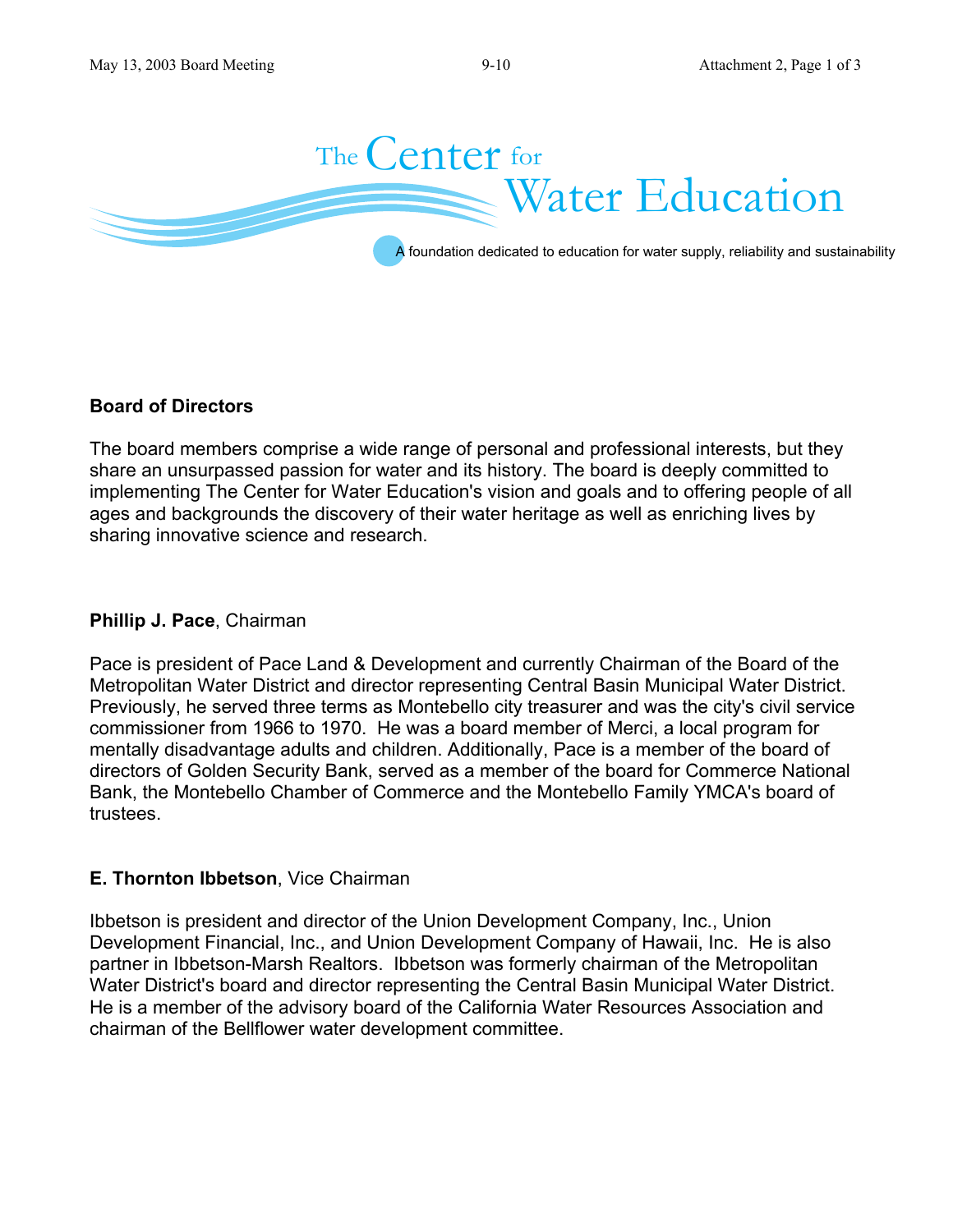## **George Wein**, Secretary of the Board and Chair, Architectural Committee

Wein is a retired partner of the Santa Monica architectural and planning firm of Widom Wein Cohen and served on the board of the Metropolitan Water District representing Los Angeles. He is a member of the board of the Valley Industry Association (VICA) and is the past chair of its water committee. He served on former Mayor Richard Riordan's Blue Ribbon Committee on Water Rate Restructuring for the Los Angeles Department of Water and Power and Metropolitan's Blue Ribbon Task Force.

## **Jerry King**, Treasurer of the Board and Chair, Youth Camp Committee

King is Vice President of Planning and Development for Psomas and Associates, a consulting engineering firm specializing in land development, water, transportation, and information technology. King is a member and past chairman of the Citizen's Advisory Committee for the Orange County Transportation Authority, the Economic Development Committee for the city of Newport Beach, and the Commercial Development Association. Additionally, King is chairman of the Orange County Water District, the Santa Ana Watershed Project Authority, Orange County Natural History Museum, and Orange County Harbors, Beaches, and Parks Commission. He is a member on the board of directors for the Bowers Museum in Santa Ana, the Orange County Center for Contemporary Arts, and King is a past member of the board of the Metropolitan Water District representing the Municipal Water District of Orange County.

### **Gisela Gosch,** Board Member

Gosch is the president of La Casa Interiors, a commercial interiors and design firm. Gosch has held a number of positions in public office including her current positions on the Hemet Unified School District Governing Board and Valley-Wide Recreation & Park District. She is very involved in her community, currently serves on the University of California Riverside Foundation, Hemet Education Foundation, Hemet-San Jacinto Action Group, Western Center Community Foundation, Valley-Wide Community Park & Regional Aquatic Center, Inland Empire Coalition, Hemet Education Foundation and the Friends of Valley-Wide Foundation. Gosch participated with the California Senate Committee on Local Government's Working Group on Revising the Recreation & Park District Law. She is currently Congresswoman Mary Bono's delegate to the California Republican Convention.

## **Daniel S. Mitrovich,** Chair, Fundraising/Grants Committee

Mitrovich is founder and Co-Chief Executive Officer of Solutions Strategies, Inc., a political problem solving/conflict management agency. He is a Paul Harris fellow, former board member of the California Governor's Quality Awards, San Diego Crime Stoppers, and Cultural Arts Advisory Committee for the city of La Mesa, and the East County Performing Arts Center. Additionally, Mitrovich was former president and board member of the La Jolla Golden Triangle Rotary Club, the Grossmont Optimist Club, and executive member of the San Diego Arthritis Foundation.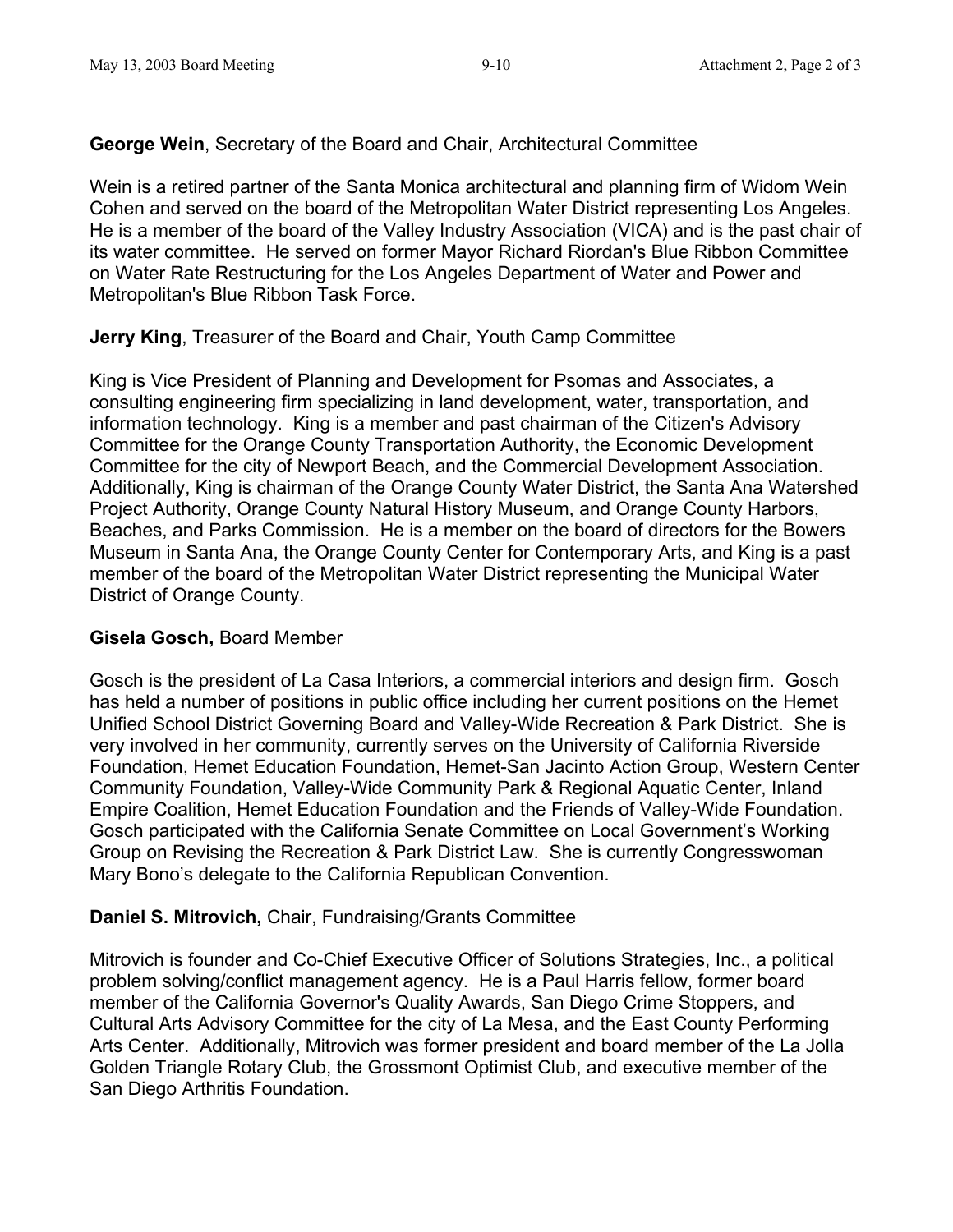## **Howard B. Rosenthal**, Board Member

Rosenthal is founder of Rosenthal & Excell Commercial Real Estate Services, Inc. and CEO of Valley Health Service. He is also president of the Western Center for Archaeology and Paleontology and serves on the boards of the University of California/Riverside Foundation and Ramona VNA/Hospice. Rosenthal is past president of both the Hemet/San Jacinto Action Group and Noon Exchange Club.

## **Randy A. Record,** Board Member

Randy is a fifth generation San Jacinto native. Active in the farming community for more than two decades, he is responsible for citrus, hay and vegetables enterprises in the Hemet and San Jacinto areas. He serves as a director for the Metropolitan Water District of Southern California, Eastern Municipal Water District, Riverside County Farm Bureau, a member of the Hemet/San Jacinto Groundwater Association, the Western Growers Association and the California Alfalfa and Forage Association. He also contributes his time to the San Jacinto High School Ag Advisory Committee. He has served on several Eastern Municipal Water District advisory committees

## **Robert Simonds,** Board Member

Dubbed the "producer with the Midas touch" by the New York Times (July 23, 1998), Robert Simonds is Hollywood's most prolific producer of theatrical motion picture comedies. Widely respected as a creative producer, Simonds has a reputation for developing his comedy projects from page one with his writers and his films' stars.

Simonds developed and produced his first motion picture, "Problem Child," a hit for Universal Pictures in 1990. Since then, he has developed and produced more than twenty major motion picture comedies which have generated almost a billion dollars in box office revenue, including the hits "Corky Romano," "See Spot Run," "Happy Gilmore," "The Wedding Singer," "The Water Boy," and "Big Daddy" and most currently produced the comedy hit, "Just Married," starring Britney Murphy and Ashton Kutcher for 20<sup>th</sup> Century Fox.

Born and raised in Phoenix, Arizona, Simonds graduated summa cum laude from Yale University, where he majored in philosophy. In 1998, he was singled out by Premiere Magazine as one of the most successful filmmakers working today.

### **Jacqueline Smith,** Chair, Exhibit and Story Design Committee

Jacqueline is a member of the board of directors of Kennedy Hills Mine, Riverside County, Golden Security Bank, as well as Spirit of Hope, a nonprofit corporation. Additionally, Jacqueline has chaired various fund raising projects for Monterey Park and Las Madrinas, Romana High, a charter school in East Los Angeles and the Sophisticates, Orange County.